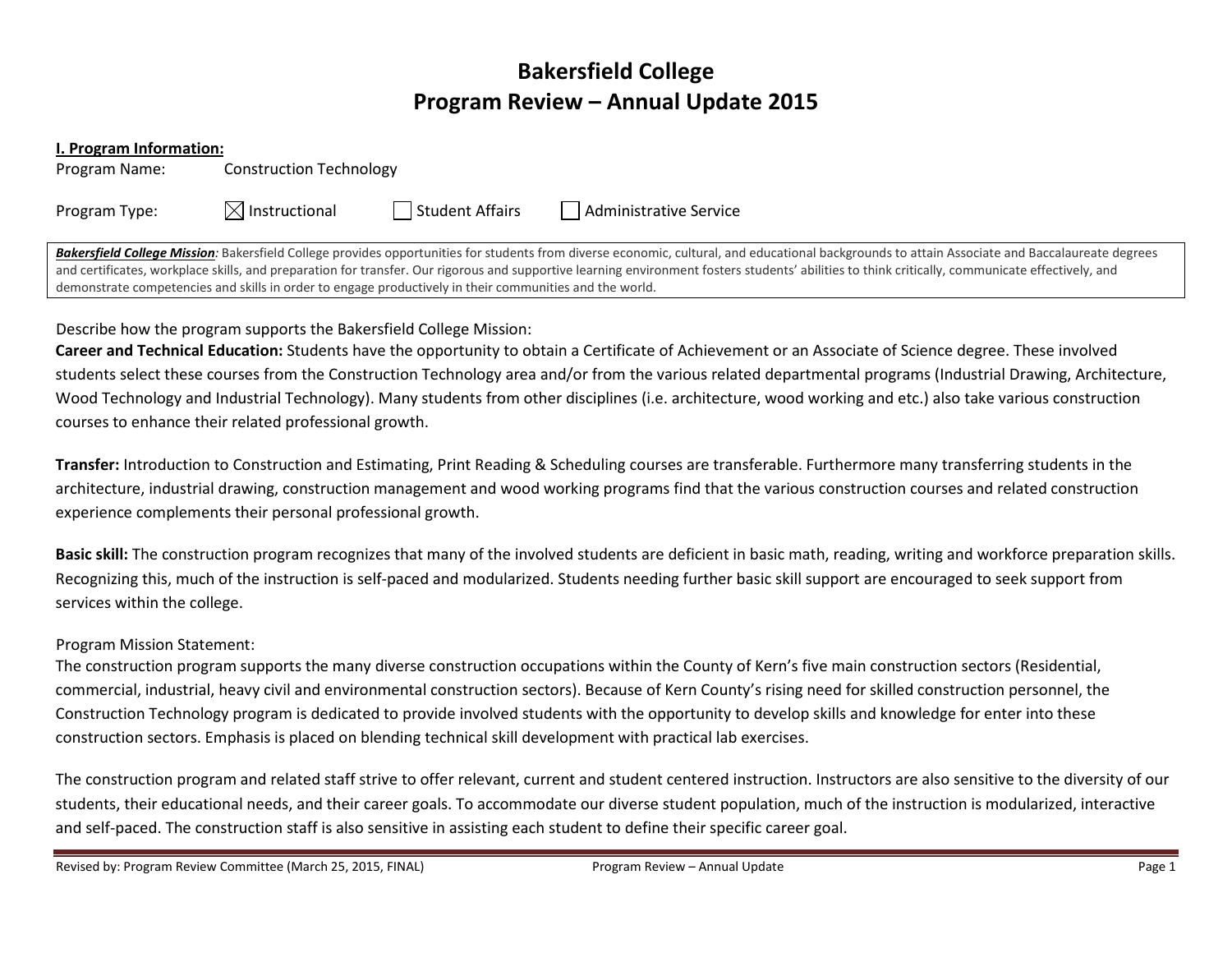#### **II. Progress on Program Goals:**

A. List the program's current goals. For each goal (minimum of 2 goals), discuss progress and changes. If the program is addressing more than two (2) goals, please duplicate this section.

| <b>Program Goal</b>                            | Which institutional goals from the                | Progress on goal achievement              | <b>Comments</b> |
|------------------------------------------------|---------------------------------------------------|-------------------------------------------|-----------------|
|                                                | <b>Bakersfield College Strategic Plan will</b>    | (choose one)                              |                 |
|                                                | be advanced upon completion of this               |                                           |                 |
|                                                | goal? (select all that apply)                     |                                           |                 |
| 1. Develop<br>instructional<br>training units. | 1: Student Learning                               | $\boxtimes$ Completed:<br>May 2015 (Date) |                 |
|                                                | 2: Student Progression and Completion             | Revised:<br>(Date)                        |                 |
|                                                | $\boxtimes$ 3: Facilities                         | Ongoing:<br>(Date)                        |                 |
|                                                | 4: Oversight and Accountability                   |                                           |                 |
|                                                | 5: Leadership and Engagement                      |                                           |                 |
| 2. Improve student<br>retention                | 1: Student Learning                               | Completed:<br>(Date)                      |                 |
|                                                | $\boxtimes$ 2: Student Progression and Completion | Revised:<br>(Date)                        |                 |
|                                                | 3: Facilities                                     | $\boxtimes$ Ongoing:<br>(Date)            |                 |
|                                                | 4: Oversight and Accountability                   |                                           |                 |
|                                                | 5: Leadership and Engagement                      |                                           |                 |

### B. List new or revised goals (if applicable)

| <b>New/Replacement Program Goal</b>                               | Which institutional goals will be advanced upon<br>completion of this goal? (select all that apply)                                                                                     | <b>Anticipated Results</b>                                                                                                                                                                                                          |
|-------------------------------------------------------------------|-----------------------------------------------------------------------------------------------------------------------------------------------------------------------------------------|-------------------------------------------------------------------------------------------------------------------------------------------------------------------------------------------------------------------------------------|
| Revise program curriculum to focus on<br>construction management. | $\boxtimes$ 1: Student Learning<br>$\boxtimes$ 2: Student Progression and Completion<br>$\vert$ 3: Facilities<br>4: Oversight and Accountability<br>$\Box$ 5: Leadership and Engagement | Development of a construction management<br>program to prepare students for careers as<br>construction supervisors and project<br>managers. This program will share resources<br>with the architecture and woodworking<br>programs. |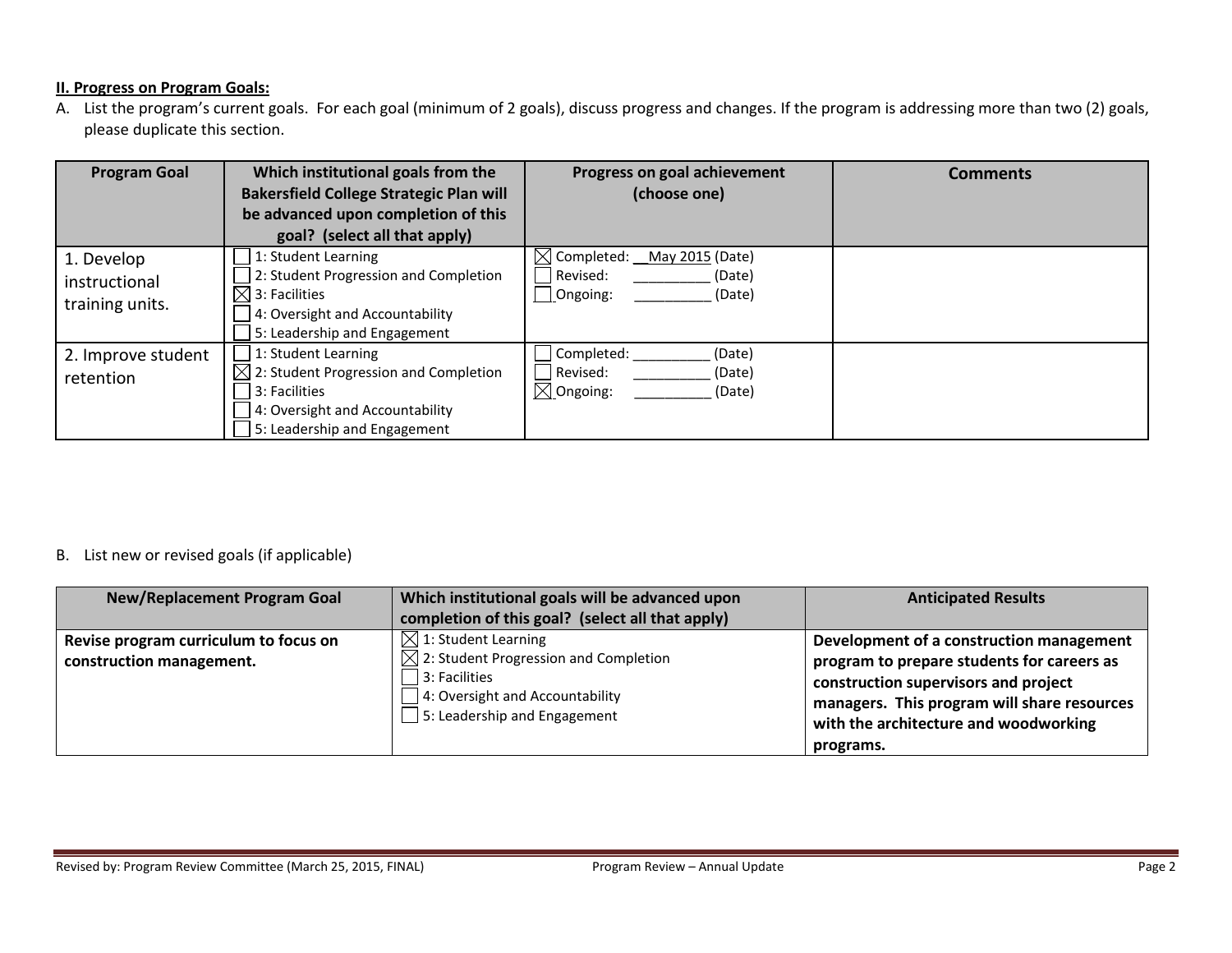#### III. Trend Data Analysis:

Highlight any significant changes in the following metrics and discuss what such changes mean to your program.

- A. Changes in student demographics (gender, age and ethnicity).
	- No significant changes over the past three years.
- B. Changes in enrollment (headcount, sections, course enrollment and productivity). The unduplicated headcount showed stability last year with a value of 68 (was 67 in 2013 and 77 in 2012). In 2014‐15 there were 39 declared majors in the program with a five‐year average of 42. 2014 saw an increase in first‐day enrollment from 86 in 2013 to 103 in 2014. Students per section remained steady at 22. These values show an improved trend meaning that that student interest in the construction program is hopefully on the increase.
- C. Success and retention for face‐to‐face, as well as online/distance courses.

The 2014 retention rate was 62% and the success rate was 53%. These were well below the college-wide retention and success rates of 86% and 69%. The 2013 retention rate for the construction program was 79%. The drop in the retention rate could have been due to a combination of two factors. The core construction classes, CNST B50A "Residential Construction I" and B50B "Residential Construction II" are each worth 7 units, requiring a significant portion of a student's course load. Last year financial aid policies became much stricter. As students realized that they were not passing the course, or lost interest, they most likely dropped rather than incurring financial penalties for failing a class.

- D. Changes in the achievement gap and disproportionate impact (Equity). 20‐29 year‐olds are the largest age group in the construction program (43% last year) yet are 17% below the college average success rate for the same agegroup (66%). African Americans are the ethnic group with the most significant success gap, achieving 32% in the program versus 49% college-wide. As stated in section "C" above, the financial aid policies and high-unit-value for two main courses could have negatively impacted this student group.
- E. Other program-specific data that reflects significant changes *(please specify or attach).* All Student Affairs and Administrative Services should respond.

#### IV. Program Assessment (focus on most recent year):

A. How did your outcomes assessment results inform your program planning?

The program level outcomes need to be revised. Although students were gaining the technical skills and safety knowledge required for employment, employers would prefer to hire BC construction students as construction managers, requiring a higher level of critical thinking and problem-solving skills.

- B. How did your outcomes assessment results inform your resource requests? The results should support and justify resource requests. The instructor will be retiring at the end of this year and his replacement will be requested below.
- C. How do course level student learning outcomes align with program learning outcomes? Instructional programs can combine questions C and D for one response (SLO/PLO/ILO).

The student learning outcomes do support the program learning outcomes; however, both sets of outcomes are in need of refinement to more concisely define the relationship. The current SLO's will be updated to require higher‐level critical thinking skills and specific, measureable assessments. Likewise, the current PLO's are very broad in nature and will be updated to specifically define the relationship between the SLO's and the ILO's.

D. How do the program learning outcomes or Administrative Unit Outcomes align with Institutional Learning Outcomes? All Student Affairs and Administrative Services should respond.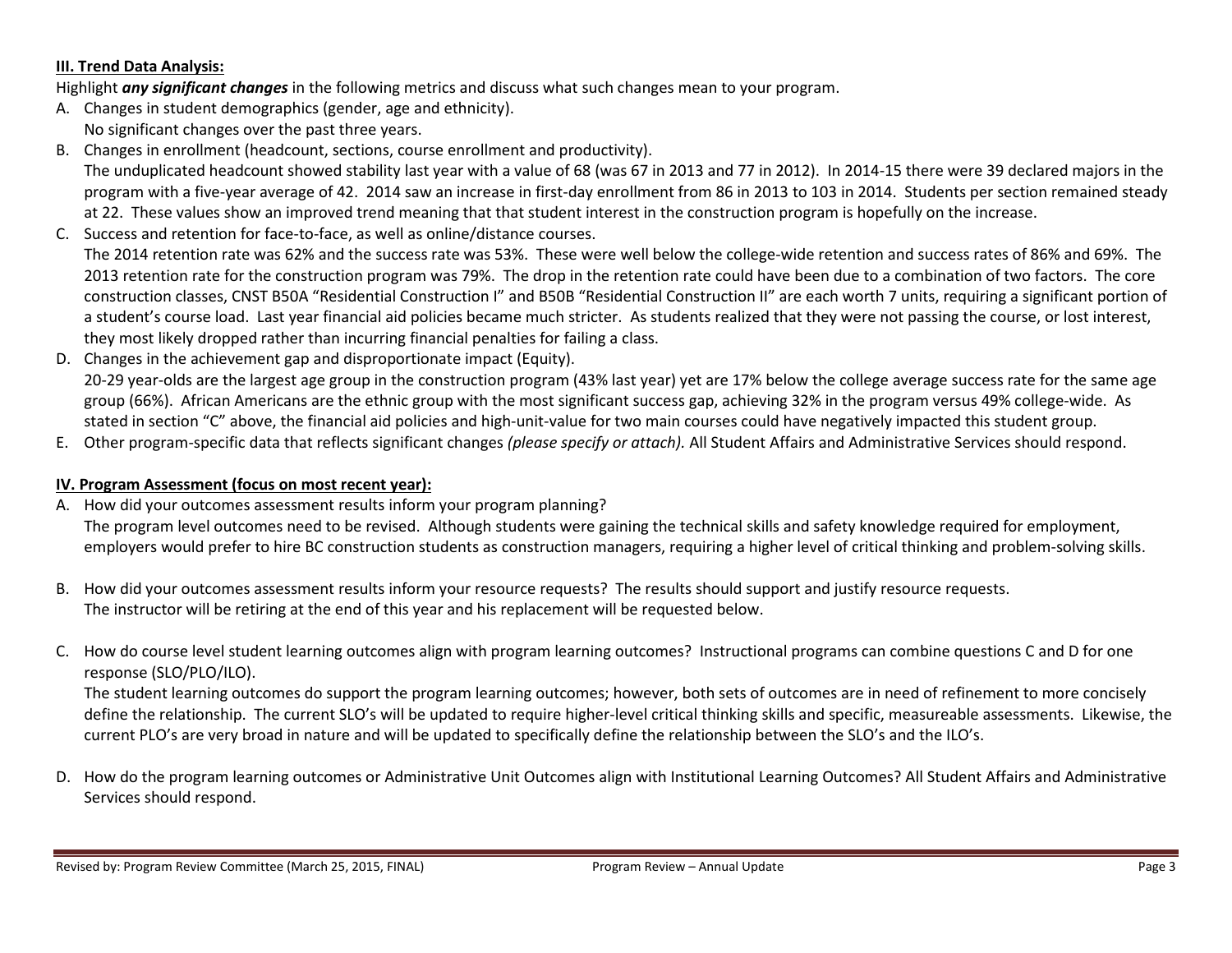- Pursue knowledge and evaluate its consequences: To accommodate our diverse student population, much of the instruction is modularized, interactive and self paced. Program makes every effort in blending course instruction with relevant lab activities.
- Communicate clearly and effectively in both written and oral forms: In these class activities, students work individually or in a group and are required to communicate and /or express their skill and knowledge of that specific topic.
- Demonstrate knowledge and abilities in a chosen area of study: On every lab activity, students are required to demonstrate skill and knowledge of the specific topic before they are allowed to move onto the next topic.
- Appreciate their civic responsibilities: The construction industry is a dynamic profession that requires attention to civic responsibility, business ethics and social responsibility. Instruction and skill development activities make every effort to replicate these important responsibilities.

### Institutional Learning Outcomes:

Think: Think critically and evaluate sources and information for validity and usefulness. Communicate: Communicate effectively in both written and oral forms. Demonstrate: Demonstrate competency in a field of knowledge or with job-related skills. Engage: Engage productively in all levels of society – interpersonal, community, the state and the nation, and the world.

- E. Describe any significant changes in your program's strengths since last year. Construction program continues to work with community and advisory members in improving curriculum and instruction. Department leadership has been helpful to the in identifying growth opportunities for construction program. The construction advisory committee has been refined with hopes of greater input and participation.
- F. Describe any significant changes in your program's weaknesses since last year. Planning was initiated for program improvements to address the trend of low enrolled classes. These improvements will include partnering with the architecture and woodworking programs.
- G. If applicable, describe any unplanned events that affected your program.

V. Assess Your Program's Resource Needs: To request resources (staff, faculty, technology, equipment, budget, and facilities), please fill out the appropriate form. https://committees.kccd.edu/bc/committee/programreview

- A. Human Resources and Professional Development:
	- 1. If you are requesting any additional positions, explain briefly how the additional positions will contribute to increased student success. Include upcoming retirements or open positions that need to be filled.
	- 2. Professional Development: